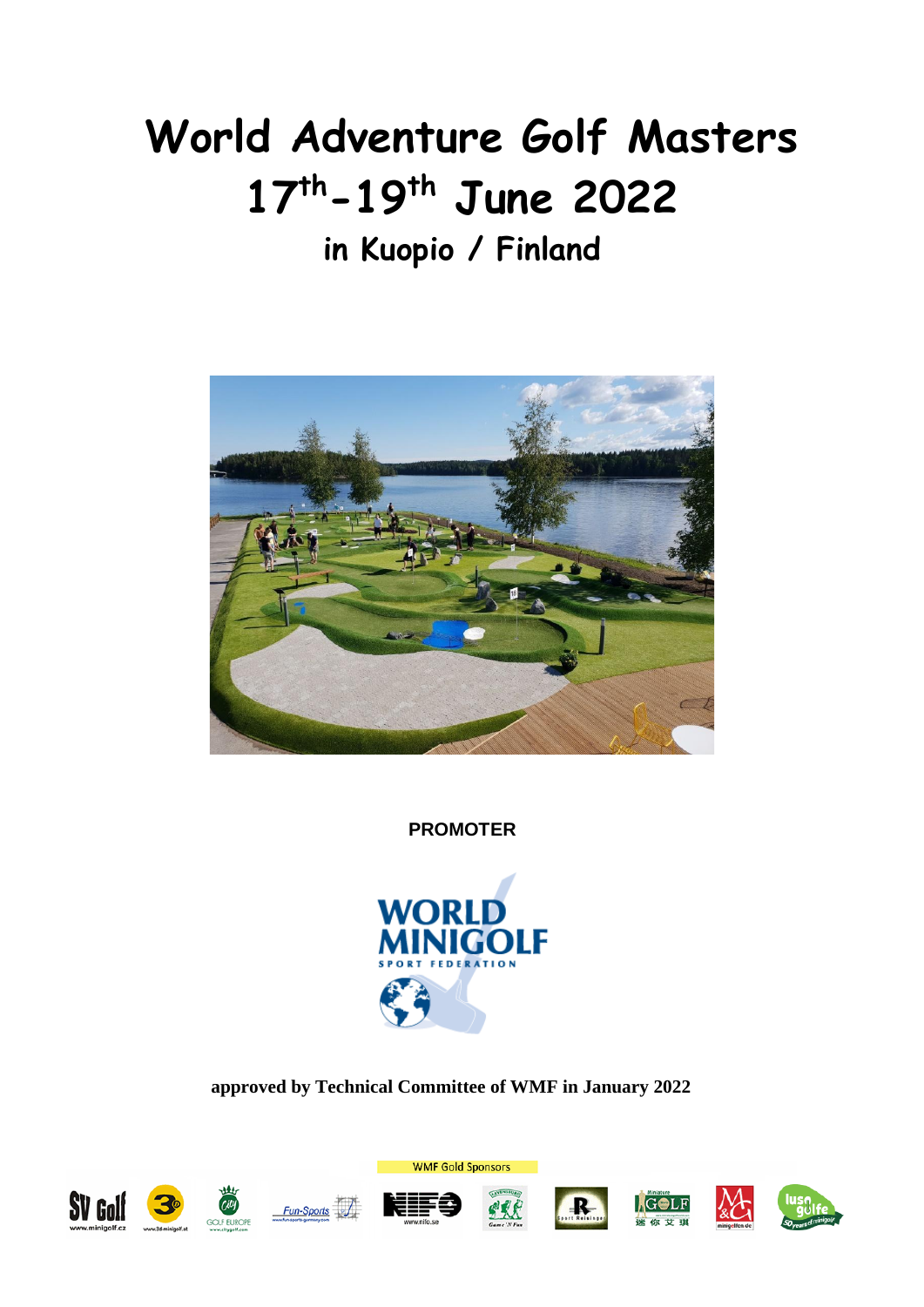#### **INVITATION WORLD ADVENTURE GOLF MASTERS 17th -19th JUNE 2022**

| <b>PROMOTER:</b>            | <b>World Minigolf Sport Federation</b>                                                                                                                                                                                                                                                                                                                                                                                                                                                                                                                                                                                                                                                                                                                                                                                                                                                                                                                                                                                                                                                                                                                                                                                                                                                                                                                                   |
|-----------------------------|--------------------------------------------------------------------------------------------------------------------------------------------------------------------------------------------------------------------------------------------------------------------------------------------------------------------------------------------------------------------------------------------------------------------------------------------------------------------------------------------------------------------------------------------------------------------------------------------------------------------------------------------------------------------------------------------------------------------------------------------------------------------------------------------------------------------------------------------------------------------------------------------------------------------------------------------------------------------------------------------------------------------------------------------------------------------------------------------------------------------------------------------------------------------------------------------------------------------------------------------------------------------------------------------------------------------------------------------------------------------------|
| <b>ORGANIZER:</b>           | Kuopio Adventure Golf Club ry.<br>in cooperation with Suomen Ratagolfliitto<br>wagm2022.fi                                                                                                                                                                                                                                                                                                                                                                                                                                                                                                                                                                                                                                                                                                                                                                                                                                                                                                                                                                                                                                                                                                                                                                                                                                                                               |
| <b>LOCATION OF COURSES:</b> | Bellanpuisto, Siikaranta 8, FI-70620 Kuopio, Finland                                                                                                                                                                                                                                                                                                                                                                                                                                                                                                                                                                                                                                                                                                                                                                                                                                                                                                                                                                                                                                                                                                                                                                                                                                                                                                                     |
|                             | course A: MOS (adventure golf)                                                                                                                                                                                                                                                                                                                                                                                                                                                                                                                                                                                                                                                                                                                                                                                                                                                                                                                                                                                                                                                                                                                                                                                                                                                                                                                                           |
| <b>PARTICIPATION:</b>       | All active members of the WMF, as long as they came up to their obligations towards<br>the WMF. WMF ExCo can on application approve the participation of nations, which<br>are not yet active members of WMF.                                                                                                                                                                                                                                                                                                                                                                                                                                                                                                                                                                                                                                                                                                                                                                                                                                                                                                                                                                                                                                                                                                                                                            |
|                             | Maximum amount of national team players per WMF active member federation is<br>unlimited number of youth players $+$ in total 12 players in other four categories,<br>maximum number of national teams is 3 and maximum number of mixed pairs' teams<br>is 6. These players must wear national team clothing.<br>Additionally club players from active member nations can apply to register, but their<br>applications need to come through the active member federation, in which the player<br>possesses his/her player license. A club player him/herself can't apply to register<br>directly. The club players must wear their club clothing.<br>The applications of club players can be confirmed preliminarily only after the<br>registration deadline, when we see whether there are free spots left in the tournament<br>or not. WMF or organizer accept no liability for costs of travel bookings made before<br>the said preliminary confirmation.<br>Maximum 100 players are basically allowed for the tournament. If more than 100<br>players are registered by the last deadline and WMF and Organizer see no possibility<br>to run the competition according to the schedule, they have the right after checking all<br>options to cut the number of participants down to 100. In such case national team<br>players are always preferred to club players. |
| <b>CATEGORIES:</b>          | Individual:<br>Female seniors, male seniors<br>Female youth, male youth<br>General class women, general class men<br><b>Overall category</b><br><b>Teams:</b><br>National teams with four players without substitutes (no category limits / club players<br>not eligible)<br>Mixed pairs teams with one female and one male player from same country (no category<br>limits / club players not eligible)                                                                                                                                                                                                                                                                                                                                                                                                                                                                                                                                                                                                                                                                                                                                                                                                                                                                                                                                                                 |
| <b>MODE:</b>                | Individual stroke play competition:<br>Cumulative score over 7 rounds in all categories and 1 overall category final round<br>(round 8) for the best 18 players (+ players with same score at the cut) of the<br>competition across all categories after 7 qualifying rounds<br>Team stroke play competition for national teams:<br>Cumulative score of all 4 team players over 6 team rounds (the first 6 qualifying<br>rounds of individual competition)<br>Mixed pairs stroke play competition:                                                                                                                                                                                                                                                                                                                                                                                                                                                                                                                                                                                                                                                                                                                                                                                                                                                                       |
|                             | Qualification: Cumulative score of both players in the team over 6 rounds (the first 6<br>qualifying rounds of individual competition)<br>$\gamma$                                                                                                                                                                                                                                                                                                                                                                                                                                                                                                                                                                                                                                                                                                                                                                                                                                                                                                                                                                                                                                                                                                                                                                                                                       |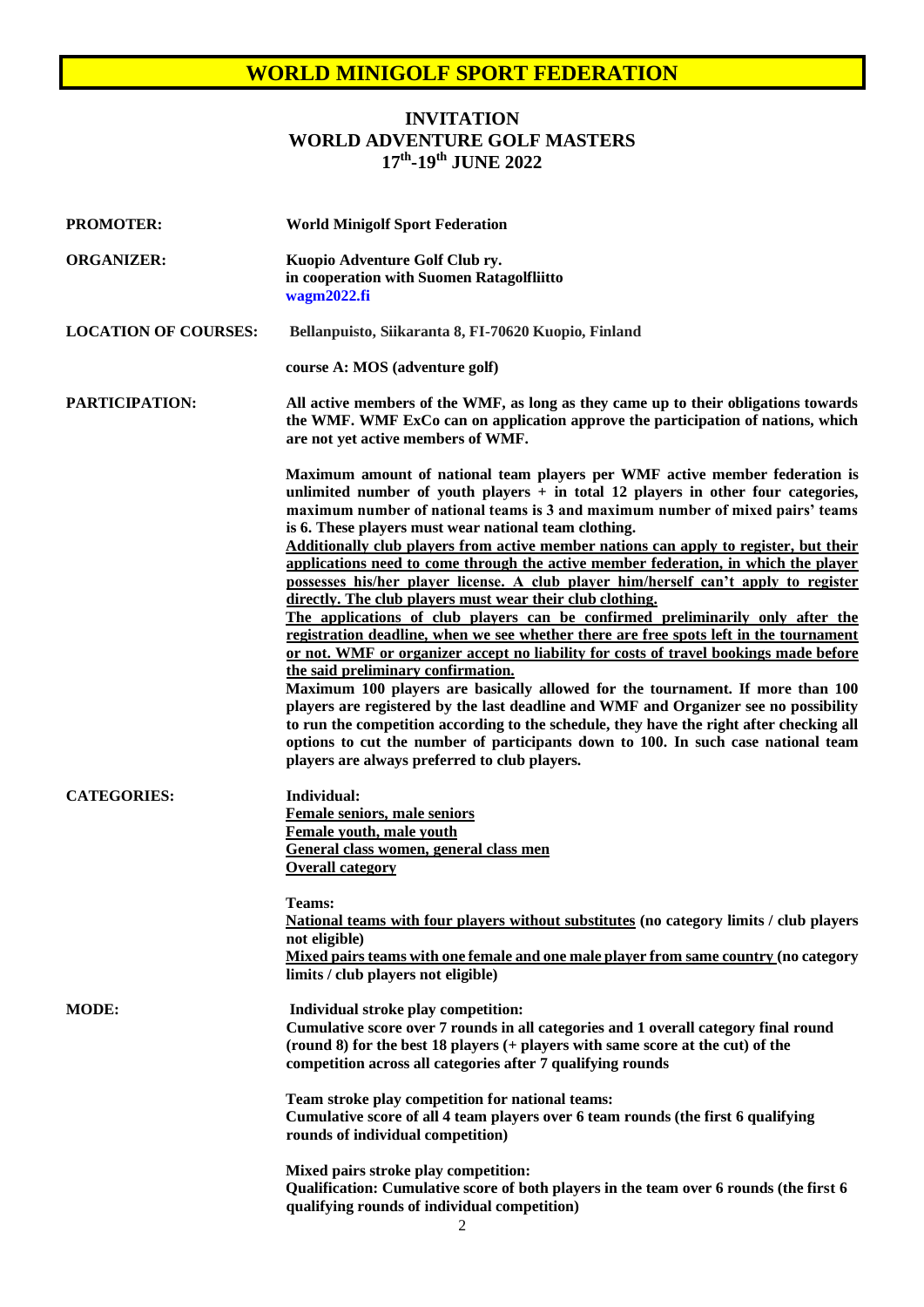|                           | Final: Cumulative score over 2 final rounds for the best 8 pairs. Final rounds start<br>special mixed pairs' rules (see attachment).                                                                                                                                                                                                                                                                                                                                                                                                                                                                       | from scratch, qualifying scores are not taken to the final. Final rounds are played with                                                                                                                                                                                                                                                                                                                                                                        |
|---------------------------|------------------------------------------------------------------------------------------------------------------------------------------------------------------------------------------------------------------------------------------------------------------------------------------------------------------------------------------------------------------------------------------------------------------------------------------------------------------------------------------------------------------------------------------------------------------------------------------------------------|-----------------------------------------------------------------------------------------------------------------------------------------------------------------------------------------------------------------------------------------------------------------------------------------------------------------------------------------------------------------------------------------------------------------------------------------------------------------|
|                           | competition, if necessary.                                                                                                                                                                                                                                                                                                                                                                                                                                                                                                                                                                                 | Tournament jury has the right to change the number or rounds before and during the                                                                                                                                                                                                                                                                                                                                                                              |
| <b>COACHES:</b>           | are not allowed.                                                                                                                                                                                                                                                                                                                                                                                                                                                                                                                                                                                           | Maximum of two coaches per nation are allowed on the course during the competition,<br>regardless of the number of participating players of the nation. Coaches for club players                                                                                                                                                                                                                                                                                |
| <b>PENALTIES:</b>         | <b>Penalties for players</b><br>on the pair, not on the individual players.                                                                                                                                                                                                                                                                                                                                                                                                                                                                                                                                | The standard system described in WMF worldwide international sport rules chapters<br>2.3.18 is used in the team competition, mixed pairs competition and individual stroke<br>play competition. However, for mixed pairs final the penalties from individual<br>competition are not carried on. The penalties in the mixed pairs final will be recorded                                                                                                         |
|                           | <b>Penalties for coaches</b><br>sport rules chapter 2.3.19 is used throughout the entire tournament.                                                                                                                                                                                                                                                                                                                                                                                                                                                                                                       | For coaches, the standard penalty system described in WMF worldwide international                                                                                                                                                                                                                                                                                                                                                                               |
| <b>REGISTRATION:</b>      | For active member federations until April 30 <sup>th</sup> 2022 and<br>for club players through their active member federations from May 1 <sup>st</sup> to May 15 <sup>th</sup><br>2022<br>with enclosed form to<br><b>WMF Vice President Sport</b><br>Pasi Aho<br>Email: vice-president-sport@minigolfsport.com                                                                                                                                                                                                                                                                                          |                                                                                                                                                                                                                                                                                                                                                                                                                                                                 |
|                           | Registrations are considered as finally confirmed only after the federation has<br>possible only when WMF has received the payment of the participation fee.                                                                                                                                                                                                                                                                                                                                                                                                                                               | received a confirmation email from WMF Vice President Sport. The confirmation is                                                                                                                                                                                                                                                                                                                                                                                |
|                           | If participants from your country need visa for travelling to the championships, please<br>send information including all necessary data VERY EARLY to the organizer!!                                                                                                                                                                                                                                                                                                                                                                                                                                     |                                                                                                                                                                                                                                                                                                                                                                                                                                                                 |
| <b>PRACTICING FEE:</b>    | Pre official training 13.-14.06.2022:<br>Before 13.06.2022:                                                                                                                                                                                                                                                                                                                                                                                                                                                                                                                                                | EUR 3 / day / player (payable to organizer)<br>local rate of the organizer                                                                                                                                                                                                                                                                                                                                                                                      |
| <b>PARTICIPATION FEE:</b> | EUR 100 per person for players, coaches and officials<br>No additional fee for teams<br>are paid by the sender ("OUR" charging option in most payment systems).<br>Please pay right in time and only to:<br><b>Bank: Skandinaviska Enskilda Banken</b><br>IBAN: SE80 5000 0000 0593 0828 6683<br><b>SWIFT: ESSESESS</b><br>Participation fees are non-refundable after the registrations have been finally<br>confirmed by WMF. The only exception to this is a possible late cancellation of the<br>championship due to pandemic issues.<br>For further questions please contact WMF Vice President Sport | Fees have to be paid until May 20 <sup>th</sup> 2022 to the account of WMF. Please note that all<br>banking fees (also those charged by the recipient's bank) must be paid by the sender<br>and the full amount must arrive to the WMF account. When transferring from a bank<br>outside the eurozone, please choose a charging option ensuring that all bank charges<br>For delayed registrations or payments the participation fee is 125 % of the fee above. |
| <b>COVID 19-NOTE:</b>     | situation regarding WAGM 2022 shortly before the registration deadline.                                                                                                                                                                                                                                                                                                                                                                                                                                                                                                                                    | WMF and organizers will monitor the pandemic situation as well as national and local<br>restrictions in Finland and Kuopio region closely, but do not accept any liability for<br>possible non-refundable travel costs or other claims by the active members. We strongly<br>advise to make refundable bookings only. WMF intends to make a statement about the                                                                                                 |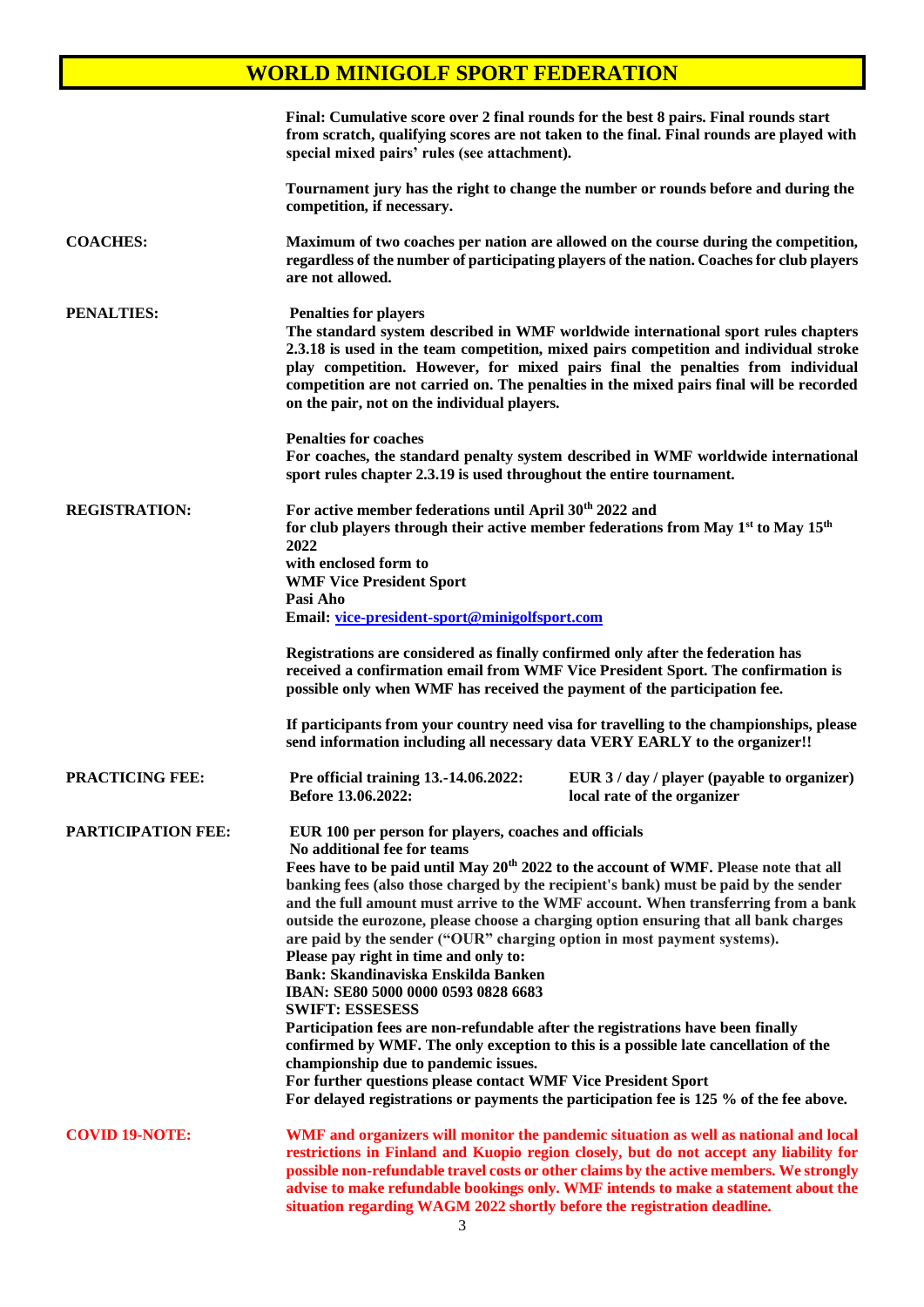**VISA CONTACT: Mr. Tatu Naamanka**

**ACCOMMODATION AND For accommodation enquiries and visa assistance, please contact: Email: [info@hotelsavonia.fi](mailto:info@hotelsavonia.fi) Tel: +358 50 64876**

**Partner hotels are also listed on the championship website wagm2022.fi.**

**The worldwide international sport rules of WMF including supplementary rules and worldwide international sport regulations are applied for the World Adventure Golf Masters. In particular please note the WMF system-specific rules of Minigolf Open Standard. Sport shoes and uniform team sports clothing appropriate for minigolf are required during official practice time and tournament. Only sports hats are allowed.**

**Each participant – or for minors (participants younger than 18 years) their legal guardian – must have signed two forms for acceptance of WADA-code 2021, media coverage and WMF anti-doping regulations.**

- **1. Athlete Consent form**
- **2. Declaration of full media acceptance**

**Both forms are attached to this invitation. Please fill in the forms electronically (or by hand), print and sign them and then send the scans to [antidoping@minigolfsport.com.](mailto:antidoping@minigolfsport.com)**

**You will get confirmation that the files are well received. In cause of weak scan quality, you will be informed to bring the originals to the championships.**

F tili i fiko

**Pasi Aho WMF Vice President Sport**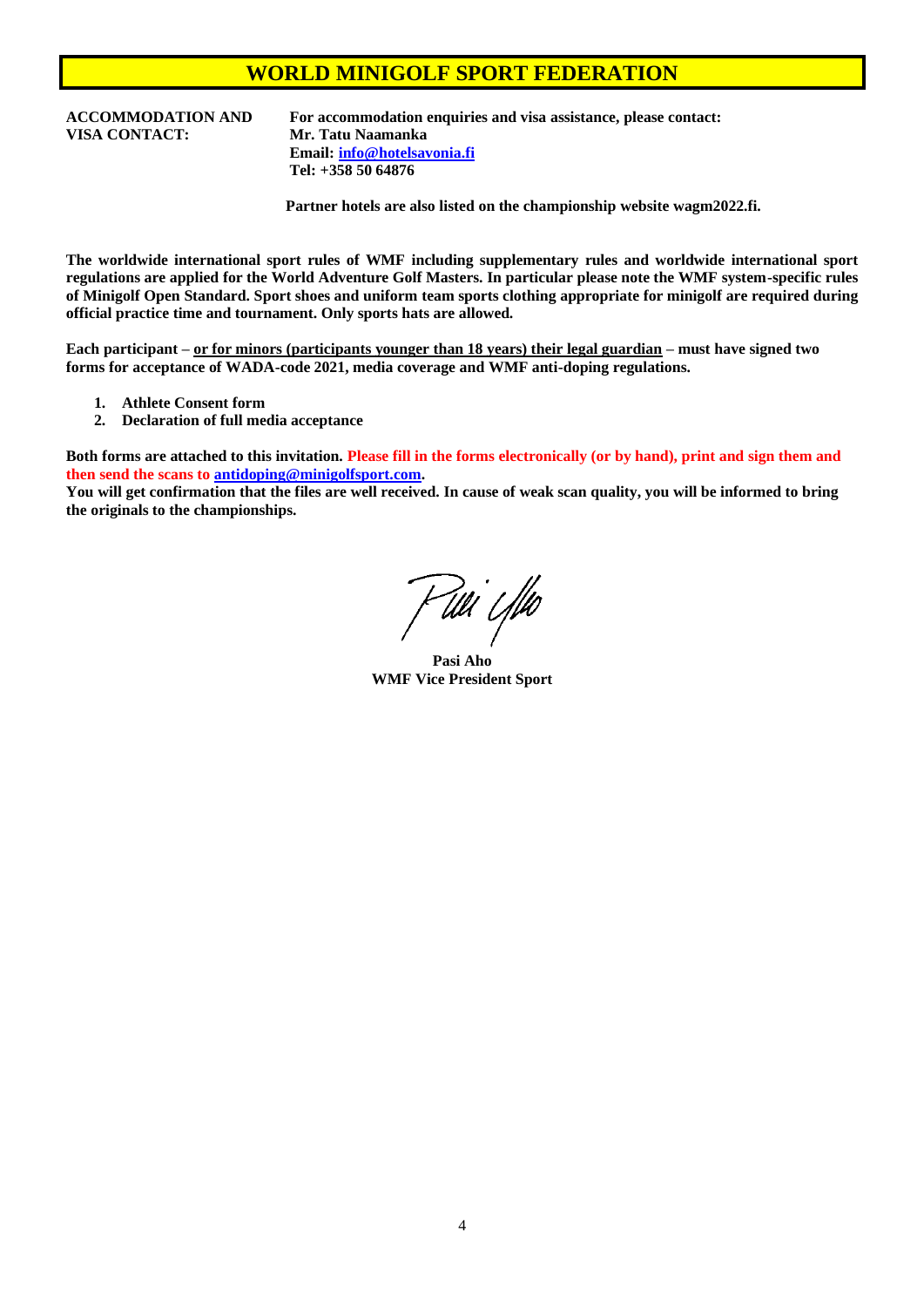#### *Attachment*

#### **Mixed pairs rules:**

**The playing mode of mixed pairs' final is as follows:**

**8 pairs qualify for the finals of mixed pairs competition. In case of necessary sudden-death after the qualifying, it will be played as follows: Both players of each pair will play every lane. The total score of both players counts as score for the pair on the respective lane, following the principles of the qualifying. The playing order on sudden death lane number one: Pair A female player, pair B female player, pair A male player, pair B male player. The playing order of the pairs will change on following sudden death lanes according to the WMF worldwide international sport rules. Inside the pair the female player will always play before the male player.**

**The final rounds of mixed pairs' competition will start from scratch. Qualifying scores are not taken to the final. The pairs are grouped in reverse leaderboard order of the qualification rounds.**

**The player in turn to play alternates after every stroke on a lane, until the lane has been completed or six strokes have been used. The players in a team must use the same ball on a lane from the first stroke until completion of the lane.**

**The male player is to play the first stroke on lanes with odd numbers (1, 3, 5, 7, 9, 11, 13, 15, 17) in round 1. The female player is to play the first stroke on lanes with even numbers (2, 4, 6, 8, 10, 12, 14, 16, 18) in round 1.**

**The female player is to play the first stroke on lanes with odd numbers (1, 3, 5, 7, 9, 11, 13, 15, 17) in round 2. The male player is to play the first stroke on lanes with even numbers (2, 4, 6, 8, 10, 12, 14, 16, 18) in round 2.**

**In case of sudden-death for medal ranks they will be played immediately at the end of the final. Mixed pairs' mode is used in the sudden-death. Male players start on odd lanes, female players start on even lanes. The playing order of the teams alternates on each lane according to the WMF worldwide international sport rules for suddendeath playoffs.**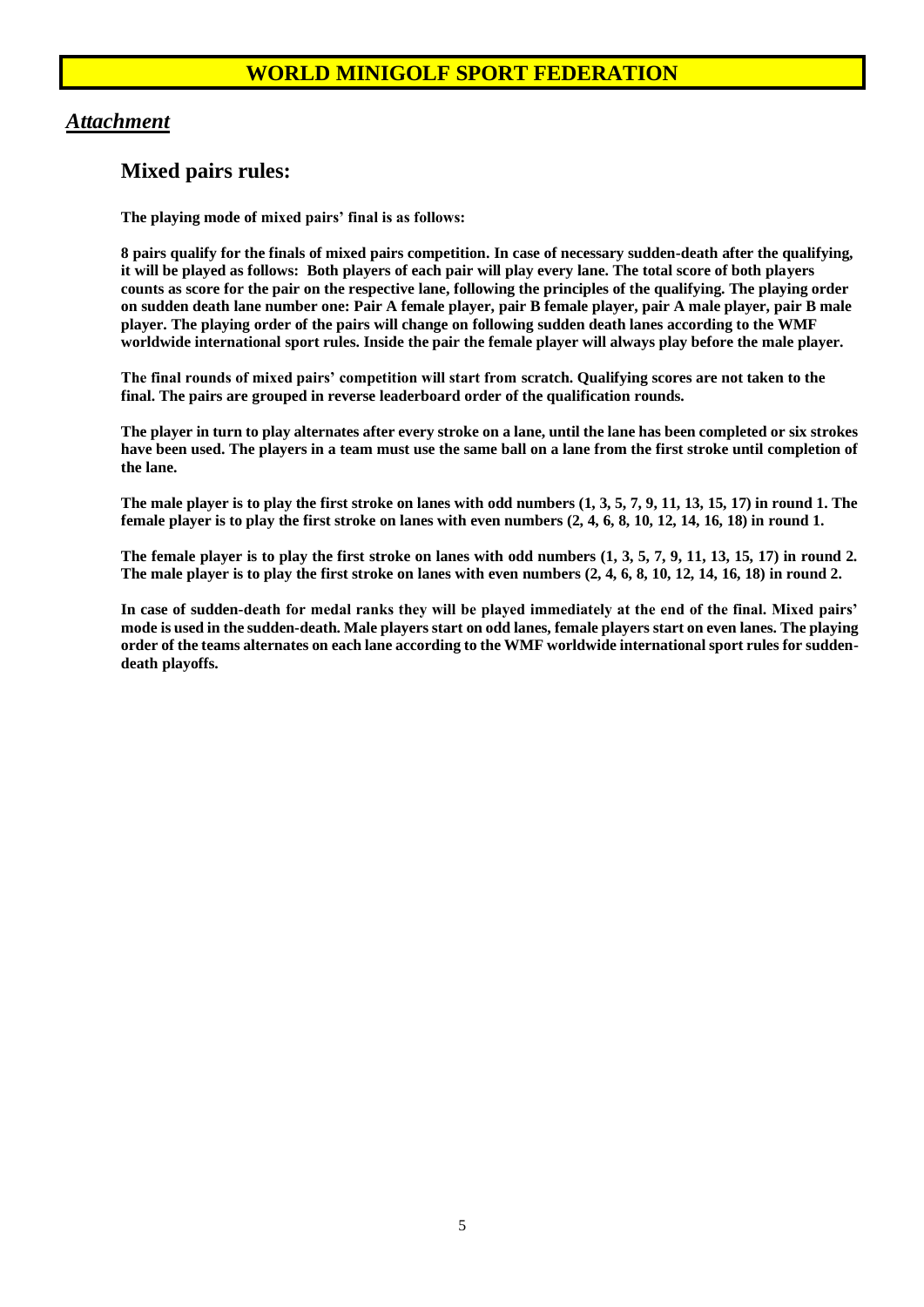# **S C H E D U L E**

**The accreditation of all participants has to be filed immediately after arrival in Kuopio, latest Thursday, June 16 th 2022 at 09:00.**

#### **WEDNESDAY, 15th JUNE 2022**

| $08:00 - 18:00$<br>after 18:00                    | official training for all participants<br>no training allowed due to the opening ceremony                                                                                                                                                                                                                                                                                           |
|---------------------------------------------------|-------------------------------------------------------------------------------------------------------------------------------------------------------------------------------------------------------------------------------------------------------------------------------------------------------------------------------------------------------------------------------------|
| <b>14:00</b><br>15:00                             | last possibility for written complaints regarding lanes<br>inspection of the course by WMF Vice President Sport and a member of the<br>Organizer                                                                                                                                                                                                                                    |
| 19:00                                             | opening ceremony                                                                                                                                                                                                                                                                                                                                                                    |
| <b>THURSDAY, 16th JUNE 2022</b>                   |                                                                                                                                                                                                                                                                                                                                                                                     |
| $08:00 - 18:00$<br>after 18:00                    | official training for all participants<br>free training                                                                                                                                                                                                                                                                                                                             |
| 09:00<br>12:00<br>12:00<br>14:00                  | deadline for accreditation of participants<br>deadline for payment of practising fees<br>technical meeting for team delegates, referees, organizers and WMF staff<br>deadline for handing in team and mixed pairs lineups                                                                                                                                                           |
| FRIDAY, 17th JUNE 2022 / FIRST DAY OF COMPETITION |                                                                                                                                                                                                                                                                                                                                                                                     |
| 08:00                                             | three (3) rounds for all participants with rolling start from lane 1<br>starting order: individual players (female seniors, male seniors, female youth, male<br>youth, women, men), team players (in nominated playing order)                                                                                                                                                       |
|                                                   | <b>SATURDAY, 18th JUNE 2022 / SECOND DAY OF COMPETITION</b>                                                                                                                                                                                                                                                                                                                         |
| 08:00                                             | three (3) rounds for all participants with rolling start from lane 1<br>starting order: individual players (female seniors, male seniors, female youth, male<br>youth, women, men), team players (in nominated playing order). Groups for the<br>individual players in the categories and for the teams will be regrouped according to<br>the reverse leaderboard order from day 1. |
|                                                   | End of WAGM team competition and mixed pairs qualifying competition<br>Necessary team sudden-death and sudden-death for qualifying to the mixed pairs final                                                                                                                                                                                                                         |
| SUNDAY 19th JUNE 2022 / THIRD DAY OF COMPETITION  |                                                                                                                                                                                                                                                                                                                                                                                     |
| 08:00                                             | one (1) round of WAGM individual stroke play competition for all participants with<br>rolling start from lane 1<br>starting order: female seniors, male seniors, female youth, male youth, women, men in<br>reverse leaderboard order<br>End of category competitions and qualifying rounds for individual stroke play final                                                        |
| approx. 12:00                                     | WAGM overall individual final round for the best 18 players of the competition across<br>all categories and equal scores at the cut after 7 qualifying rounds<br>starting order: reverse leaderboard order from the qualifying rounds                                                                                                                                               |
| approx. 14:00                                     | WAGM mixed pairs championship final; 2 rounds from scratch with special mixed<br>rules<br>starting order: reverse leaderboard order from the qualifying rounds, regrouping after<br>round 1                                                                                                                                                                                         |
| 19:00                                             | closing ceremony including victory ceremonies                                                                                                                                                                                                                                                                                                                                       |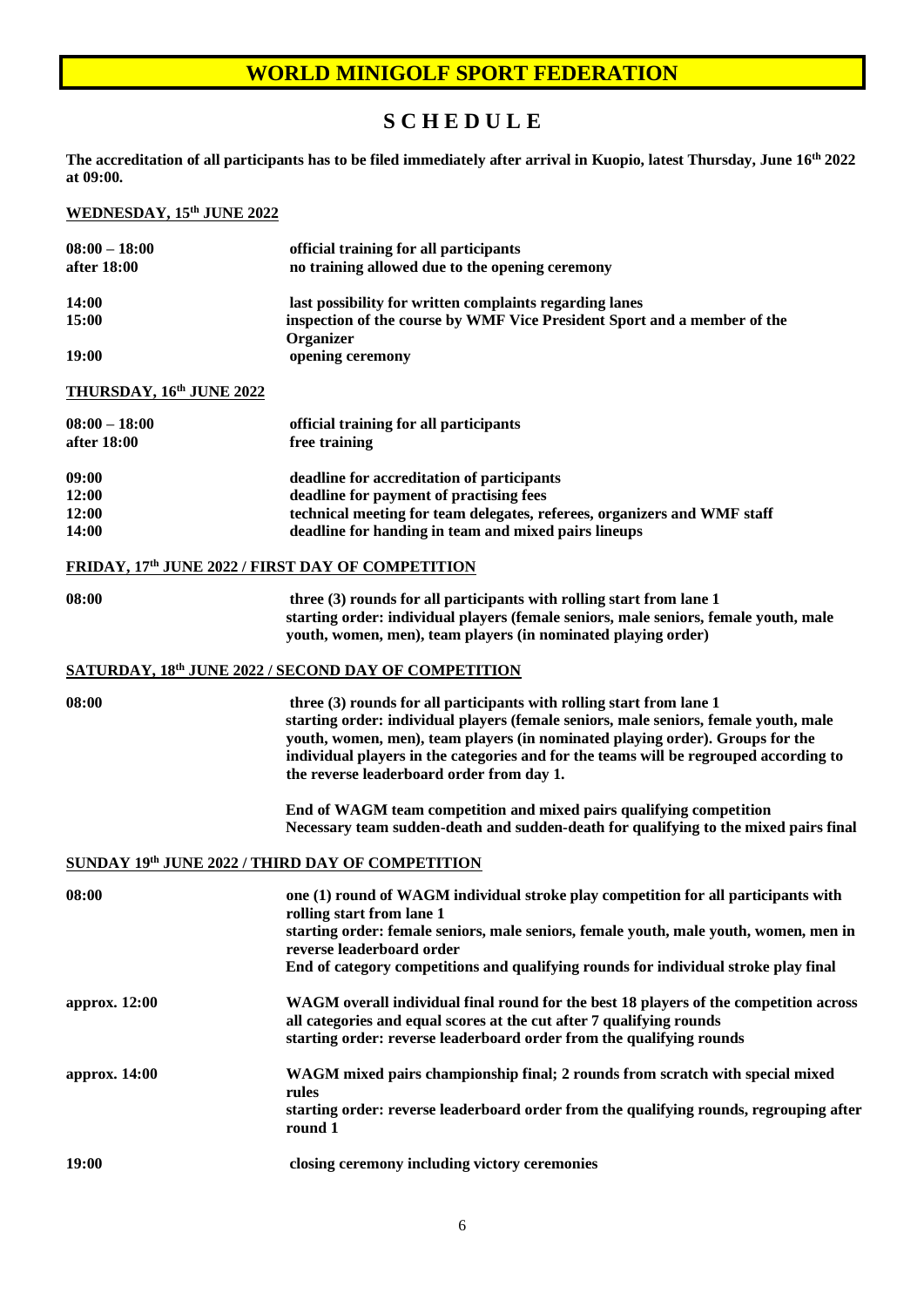**Latest registration date: April 30th 2022 (May 15th for club players)**

# **WORLD ADVENTURE GOLF MASTERS 2022 KUOPIO**

**NATIONAL FEDERATION:**

**Arrival date in Kuopio: \_\_\_\_\_\_\_\_\_\_\_\_\_\_\_\_\_\_\_\_\_\_**

**Contact E-Mail: \_\_\_\_\_\_\_\_\_\_\_\_\_\_\_\_\_\_\_\_\_\_\_\_\_ Contact phone nr: \_\_\_\_\_\_\_\_\_\_\_\_\_\_\_\_\_\_\_\_**

#### **REGISTRATIONS BY NAME FOR THE WORLD ADVENTURE GOLF MASTERS 2022**

| NAME, FIRST NAME IN PRINTED LETTERS | <b>BIRTHDATE</b> | <b>CATEGORY</b> |
|-------------------------------------|------------------|-----------------|
| <b>NATIONAL TEAM PLAYERS:</b>       |                  |                 |
| 1.                                  |                  |                 |
| 2.                                  |                  |                 |
| 3.                                  |                  |                 |
| 4.                                  |                  |                 |
| 5.                                  |                  |                 |
| 6.                                  |                  |                 |
| 7.                                  |                  |                 |
| 8.                                  |                  |                 |
| 9.                                  |                  |                 |
| 10.                                 |                  |                 |
| 11.                                 |                  |                 |
| 12.                                 |                  |                 |
| 13. (youth only)                    |                  |                 |
| 14. (youth only)                    |                  |                 |
| 15. (youth only)                    |                  |                 |
| <b>COACH</b>                        |                  |                 |
| <b>COACH</b>                        |                  |                 |

| <b>CLUB PLAYERS:</b> | <b>CLUB:</b> |  |
|----------------------|--------------|--|
|                      |              |  |
|                      |              |  |
| J.                   |              |  |
|                      |              |  |
| J.                   |              |  |
| v.                   |              |  |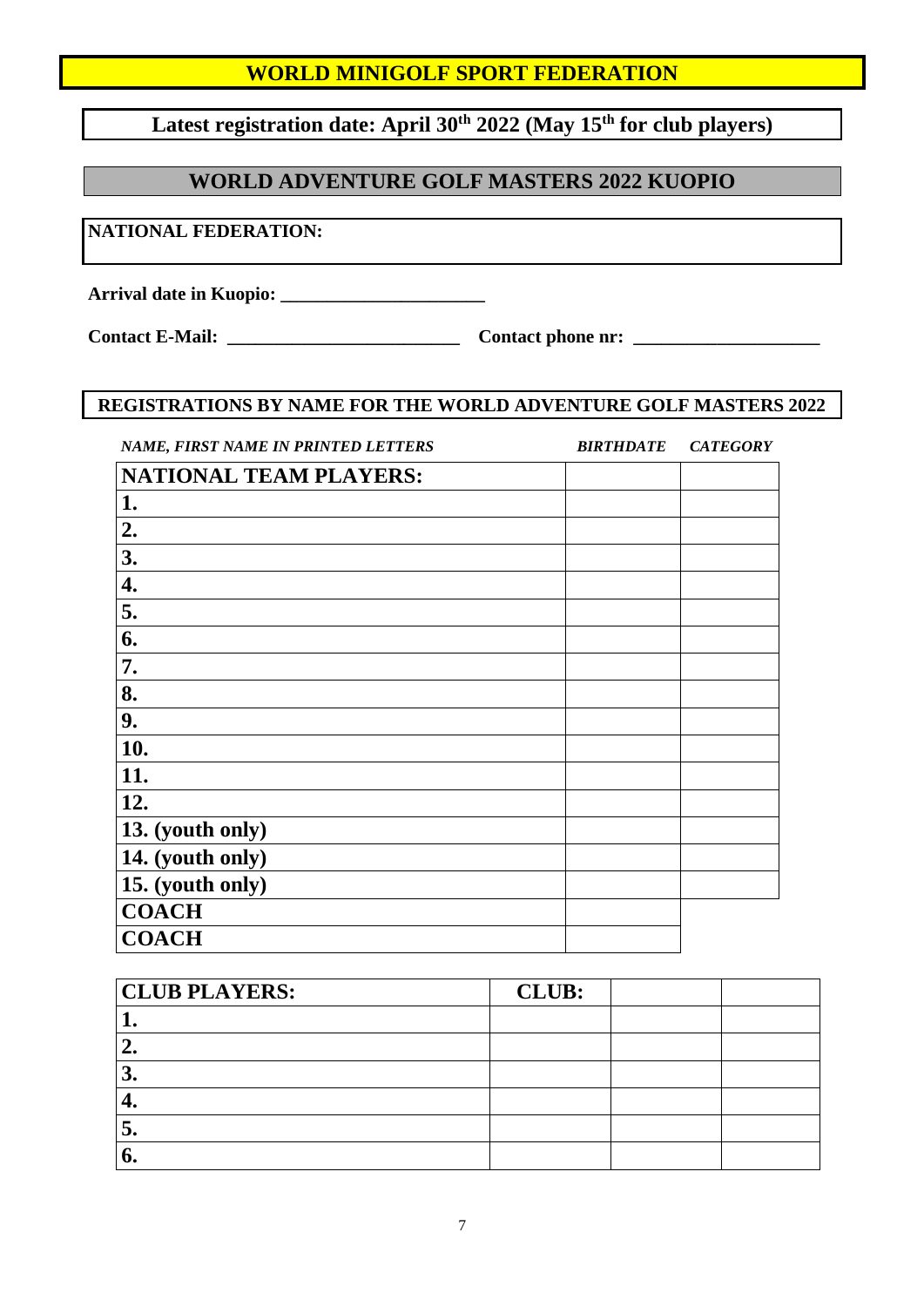# **Latest ACCREDITATION: Thursday, June 16thth 2022, 09:00**

#### **WORLD ADVENTURE GOLF MASTERS 2022 KUOPIO**

#### **NATIONAL FEDERATION / PLAYERS' CLUB & COUNTRY**

#### **ACCREDITATIONS FOR THE WORLD ADVENTURE GOLF MASTERS 2022**

*NAME, FIRST NAME IN PRINTED LETTERS BIRTHDATE EXCEPTIONS CATEGORY*

| <b>Players</b>      |  |  |
|---------------------|--|--|
| 1.                  |  |  |
| 2.                  |  |  |
| 3.                  |  |  |
| 4.                  |  |  |
| 5.                  |  |  |
| 6.                  |  |  |
| 7.                  |  |  |
| 8.                  |  |  |
| 9.                  |  |  |
| 10.                 |  |  |
| 11.                 |  |  |
| 12.                 |  |  |
| 13. (youth only)    |  |  |
| 14. (youth only)    |  |  |
| 15. (youth only)    |  |  |
| Coaches, officials: |  |  |
|                     |  |  |
|                     |  |  |
|                     |  |  |
|                     |  |  |

**Exceptions:**

- **A) medical attestation for no sport shoes**
- **B) medical attestation according to the anti-doping regulations of WMF**